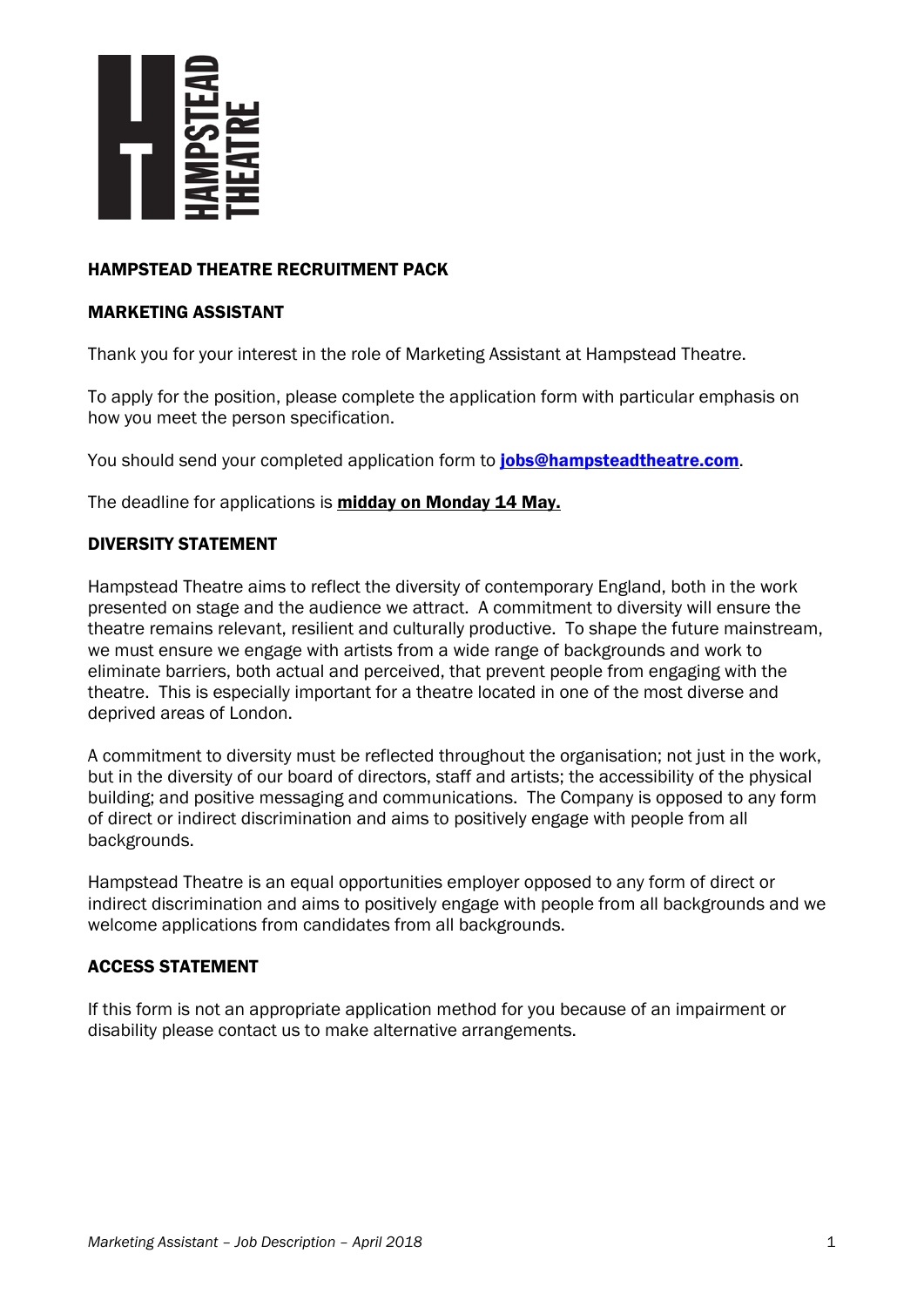

## THE HAMPSTEAD STORY - ORIGINAL AMBITIONS.

Our belief: To entertain with originality

Our purpose: We believe the greater the ambition, the greater the impact

Welcome to Hampstead Theatre. We were born in a humble hut over fifty years ago. Our simple mission was to create original theatre without creative restriction. We quickly attracted a generation of talent that helped to redefine British Theatre. That not only entertained but propelled the art form forwards. From Harold Pinter testing out his early plays here to the likes of Mike Leigh, Michael Frayn, Abi Morgan, Rona Munro, Shelagh Stephenson, debbie tucker green and Roy Williams – to name just a few. Original thinkers, every one.

We're still driven by the same ambition. To challenge, influence and shape the future of British theatre. To create the future mainstream - entertaining experiences that are original and ambitious. We see ourselves as part of a rich tradition that stretches back to the age of Shakespeare. A tradition that mixes craftsmanship with entrepreneurship. Commercial success with critical acclaim. And a creative eye that seeks out variety – from musicals like Sunny Afternoon to mould-breaking plays like #aiww: The Arrest of Ai Weiwei, Di and Viv and Rose, Wonderland and Chariots of Fire. We were the first to turn a theatre into an Olympic park.

We left our hut a long time ago and now occupy London's newest theatre. Purpose built for the 21st century to allow our writers, actors, directors and producers maximum creative flexibility. It's from this base that we will take our work to the wider world. To the West End. To the Internet. And beyond. Our ambitions are big. We aim to move theatre forwards with new ideas, talent and energy to excite our audiences with the lateral, the fresh and the unexpected. It's part of our belief that innovation, reinvention and surprise are the lifeblood of true entertainment. Here's to the future – it belongs to those who cherish originality.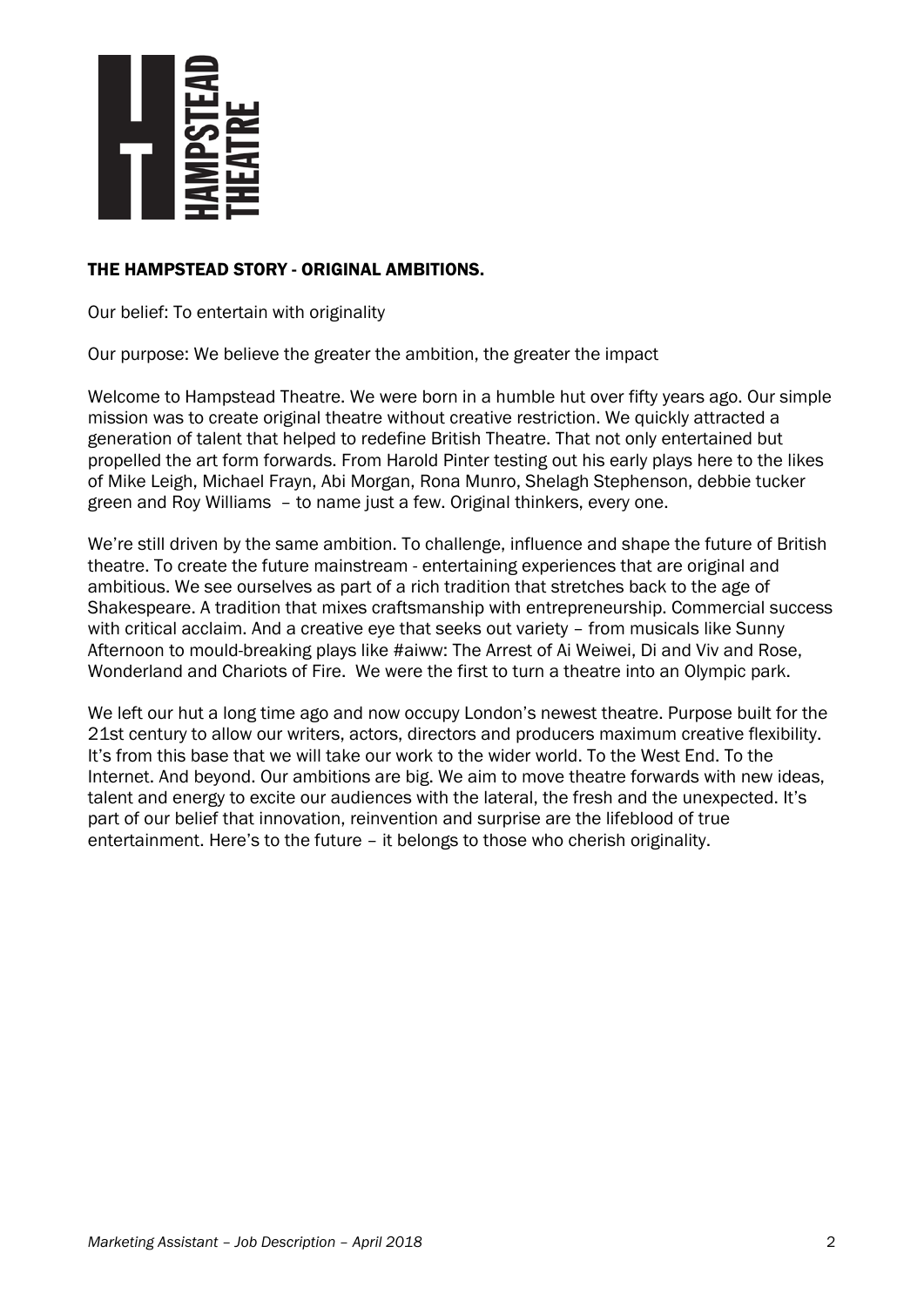

### RECENT AWARDS

Olivier Award nomination for Best New Comedy for *Dry Powder* by Sarah Burgess 2018

Fiona Doyle's *The Strange Death of John Doe* is a finalist for The Susan Smith Blackburn Prize 2018

Branden Jacobs-Jenkins wins the Critics Circle Award for Most Promising Playwright 2018 for *Gloria*

Hampstead Theatre won Gold at The Corporate Engagement Awards for its play *Firebird* and its collaboration with The Children's Society

James Fritz wins the Critics Circle Award for Best New Playwright 2016

*Sunny Afternoon* wins Best New Musical at The Olivier Awards 2015

*Sunny Afternoon* wins Best Actor at The Olivier Awards 2015

*Sunny Afternoon* wins Best Supporting Actor at The Olivier Awards 2015

*Sunny Afternoon* Outstanding Achievement in Music Award at The Olivier Awards 2015

*Four Minutes Twelve Seconds* by James Fritz nominated for best Affiliate Theatre at the Olivier Awards 2015

Hampstead Theatre wins London's Best Theatre at The Stage Awards 2014

Beth Steel wins Most Promising Playwright Award at The Evening Standard Awards 2014

### WHAT THEY SAY ABOUT OUR PLAYS

'Hampstead is on a roll' *Telegraph*

'Hampstead Theatre has high-flying confidence under Artistic Director Edward Hall' *Evening Standard*

'Hampstead is perhaps the most reliably interesting theatre in the country' *Daily Mail*

'Sparkling scripts and great casts' *Metro*

'London's innovative Hampstead Theatre' *Vogue*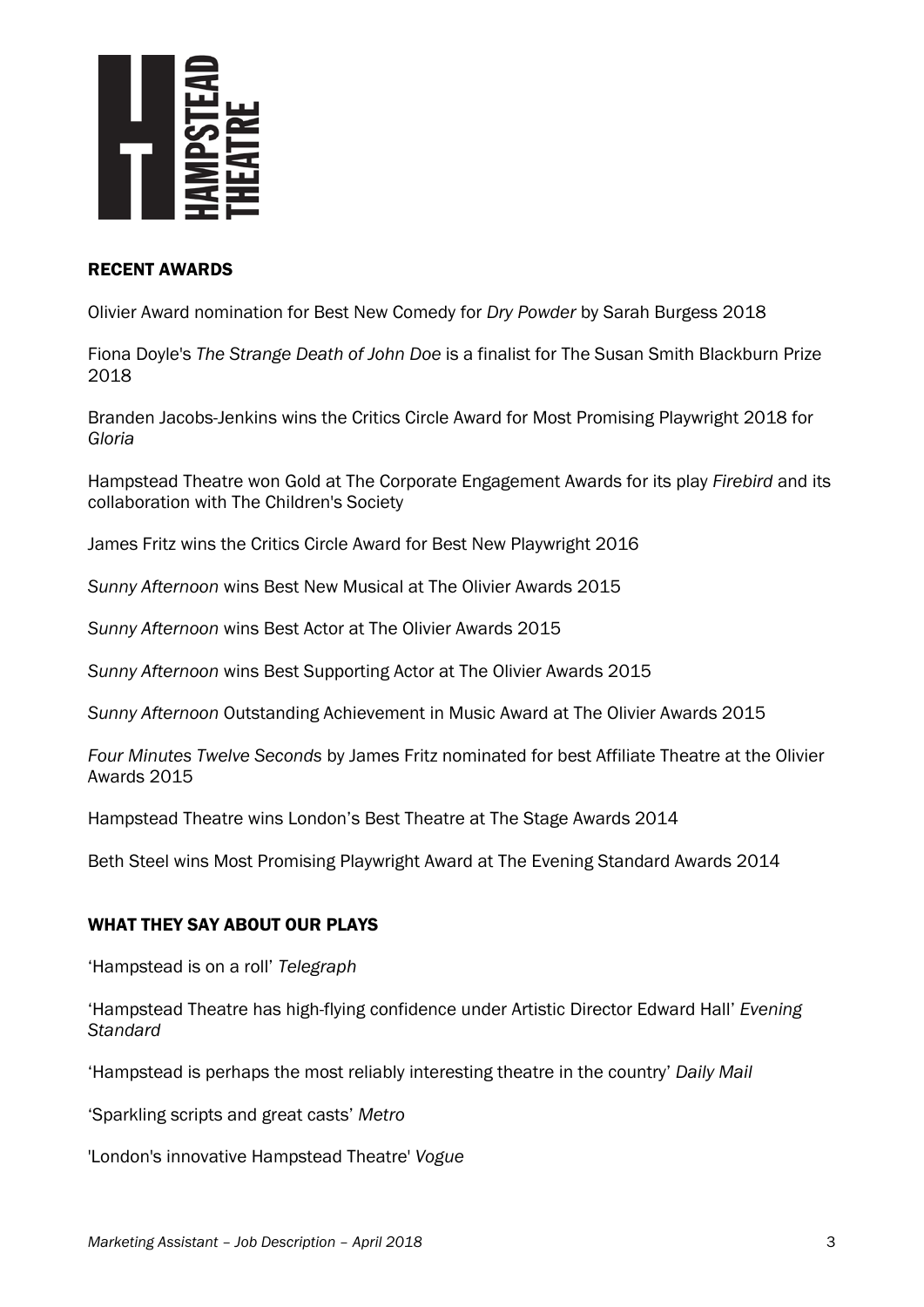

### Job Description: MARKETING ASSISTANT

Responsible to: Marketing Director

### Purpose of Post

This entry-level position will work closely with the Marketing Manager and Marketing Director, assisting them on the day-to-day running of the Marketing Department which will cover all aspects of marketing functions and activities at the theatre. This is an excellent opportunity for a dynamic individual, with a marketing interest, looking to gain top-level experience and start a career in arts marketing, in one of London's leading producing houses.

Hampstead's approach to Press and Marketing is innovative with many key functions outsourced. Therefore, this position will also involve working closely with design and press agencies, actors, directors, agents, like-minded brands and members of the press.

The successful candidate will be a well-organised, self-motivated team player who is willing to support an extremely busy and fast-moving department, through whatever means. They will have excellent interpersonal skills and an ability to manage a number of projects at any one time, with an ability to prioritise such tasks.

### MAIN RESPONSIBILITES

### **Productions**

- To assist the Marketing Manager and Director in the creation and completion of all marketing campaigns. This includes all elements of marketing activity including, but not limited to, advertising, direct mail, print distribution, emails and promotions
- To develop and oversee the print production of marketing materials for each show, ensuring the Hampstead Theatre brand is supported and print production schedules and deadlines are met
- To develop and oversee the production of general front of house marketing signs, making sure deadlines are met.
- To work with external graphic designers and printers to ensure all materials are bought competitively and delivered within budget
- Assist with setting up interviews, liaising with journalists, actors and creative teams
- To attend and assist on all Press Nights and work during the weekends when necessary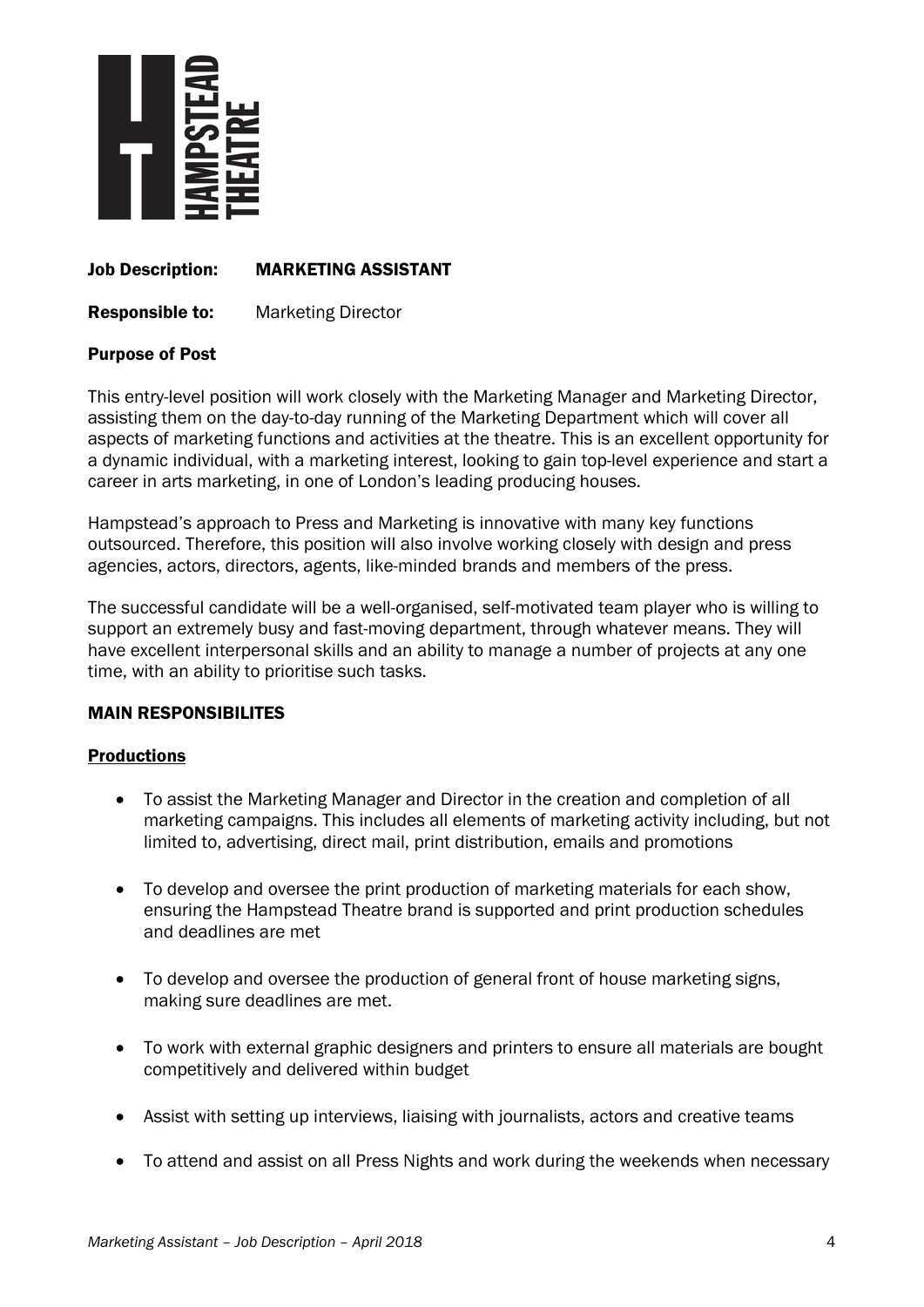

### Digital Maintenance

- To have overall responsibility for the running of Hampstead Theatre's website. Content must be up to date at all times and responsibilities also include overseeing any fixes with our website providers
- Oversees Hampstead's Live Chat function on hampsteadtheatre.com, answering members of the public questions live online, solving their problems efficiently and representing the brand at all times
- Oversees our social media channels (Facebook, Twitter and Instragm) and responsible for rolling out our social media strategy content as per the Marketing Director's plan
- Report back to Marketing Director and Manager how each piece of content on the website and/or social channels is working

### Imagery and editorial content

- Sourcing and creating interesting and relevant content for Hampstead's website and social media content to support each production, in line with each show campaign – to be agreed with the Marketing Director
- To liaise with each show Director and commission production photography for each Hampstead Theatre production
- Negotiation of deadlines, fees and delivery of rehearsal/production pictures with photographers
- Reformatting images in Photoshop (training will be provided) for marketing uses e.g. online, email, social media
- Maintaining photography library within internal systems
- Liaison with cast, creative teams and agents to obtain photographic approval for use online and in our programmes
- Responsible to distribute approved photos to Press Team and Programme Editor

## General marketing activity

• Equally responsible for the accuracy of all marketing communications and maintaining the Hampstead Theatre brand at all times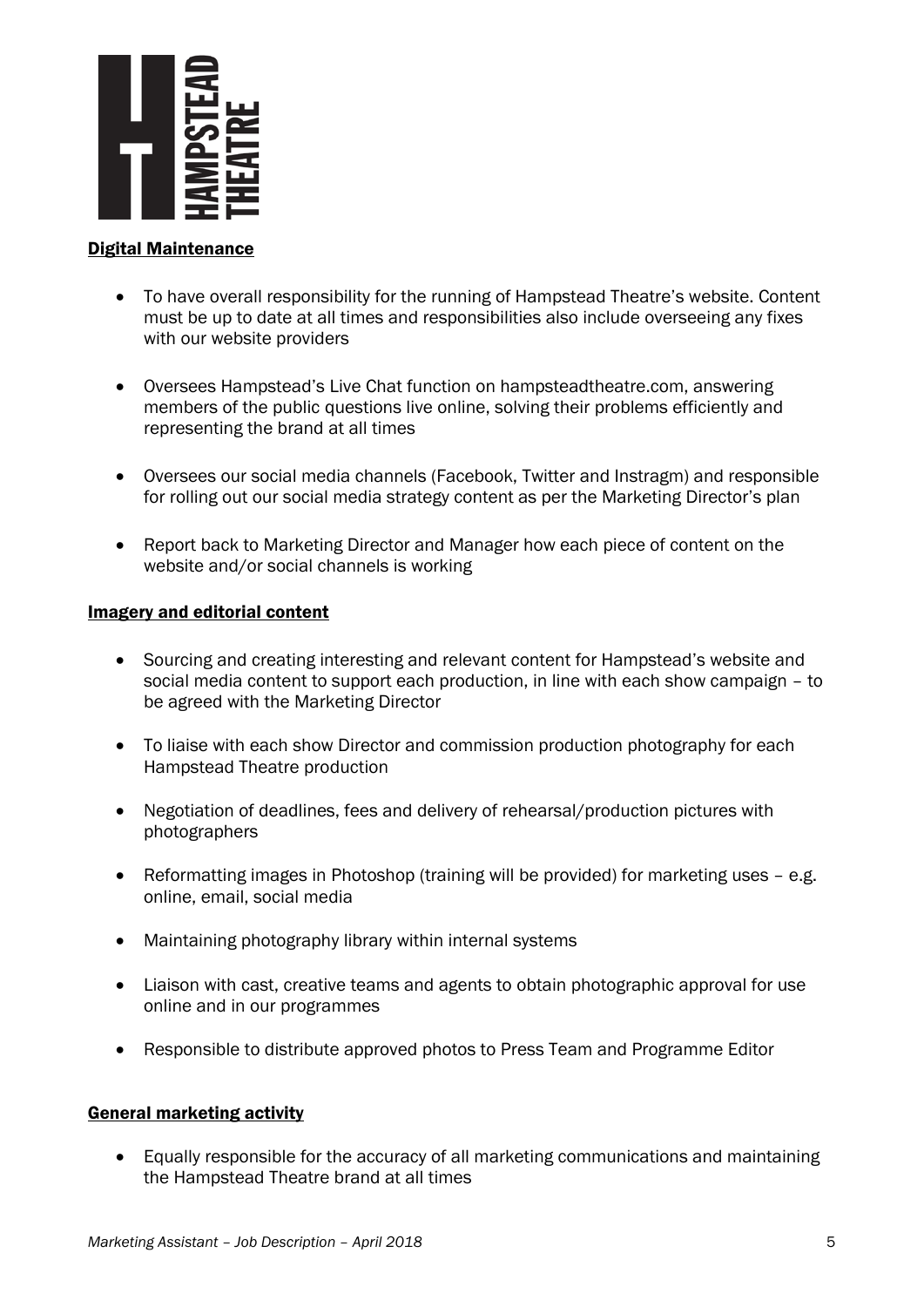

- Attendance at all Marketing team and inter-departmental communications meetings
- Responsible for general telephone and email marketing-related enquiries sent to the [marketing@hampsteadtheatre.com](mailto:marketing@hampsteadtheatre.com) inbox
- Covering the Marketing Manager in her absence
- Any other reasonable duties required by Marketing Director and Marketing Manager

## The following responsibilities apply to all Hampstead Theatre staff:

- Participating actively in the life of the theatre.
- Complying with Hampstead Theatre's Equal Opportunities, Health & Safety and other policies at all times.
- Carrying out administrative work generated by the above activities.

This job description is a guide to the nature of the work required of this position. It is neither wholly comprehensive nor restrictive and does not form part of the contract of employment.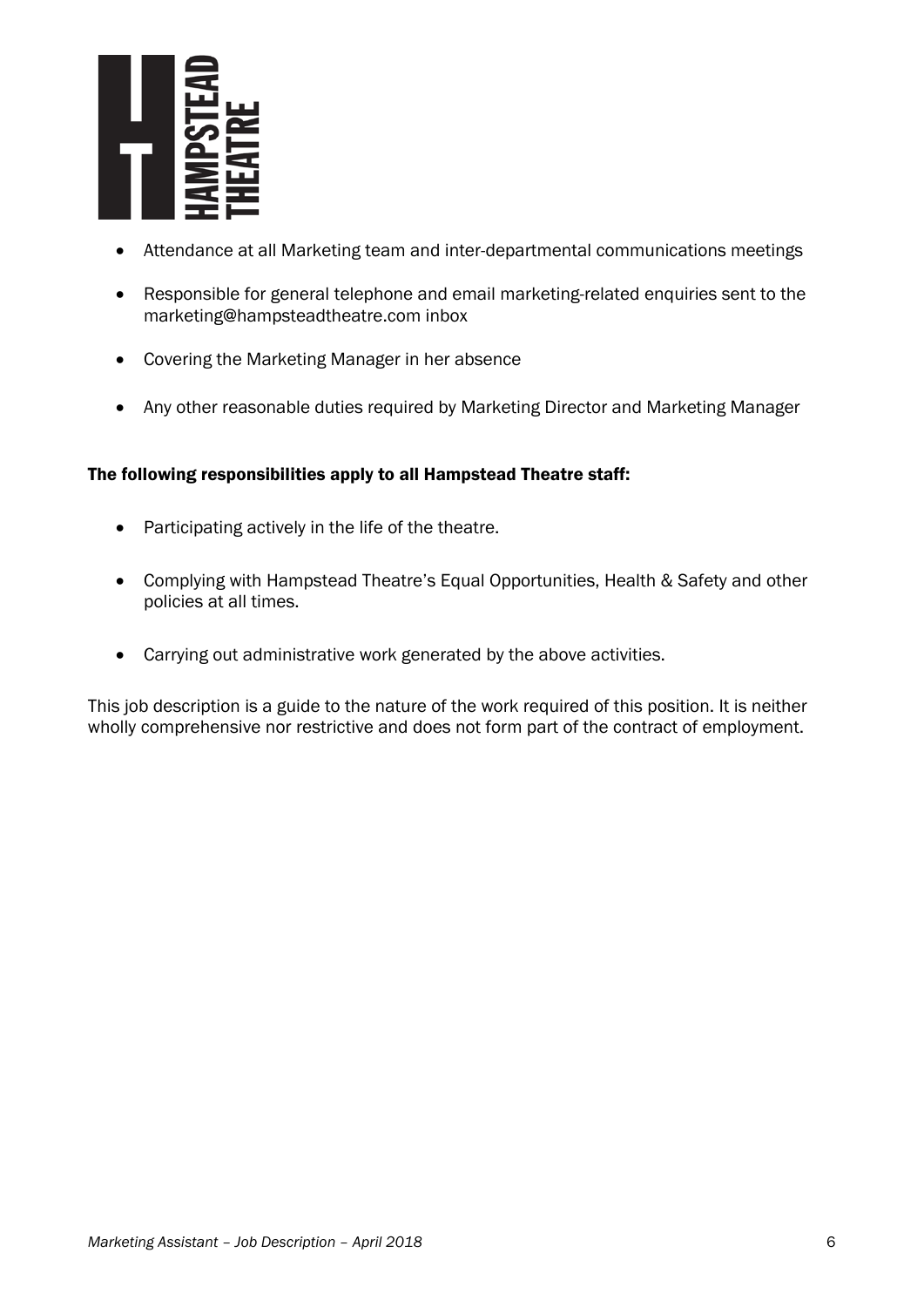

# PERSON SPECIFICATION

- A genuine passion for bold, ambitious, original theatre.
- Approachable demeanour and ability to communicate and advocate the work of the theatre.
- Excellent written and verbal communication skills, including a confident phone manner.
- Tactful, diplomatic and able to maintain confidentiality for sensitive information.
- Highly accurate and well-organised with good time management skills.
- Excellent negotiation skills.
- Excellent administrative and IT skills.
- Ability to work without supervision.
- Ability to anticipate the needs of colleagues.
- Flexible, responsive and a team player.